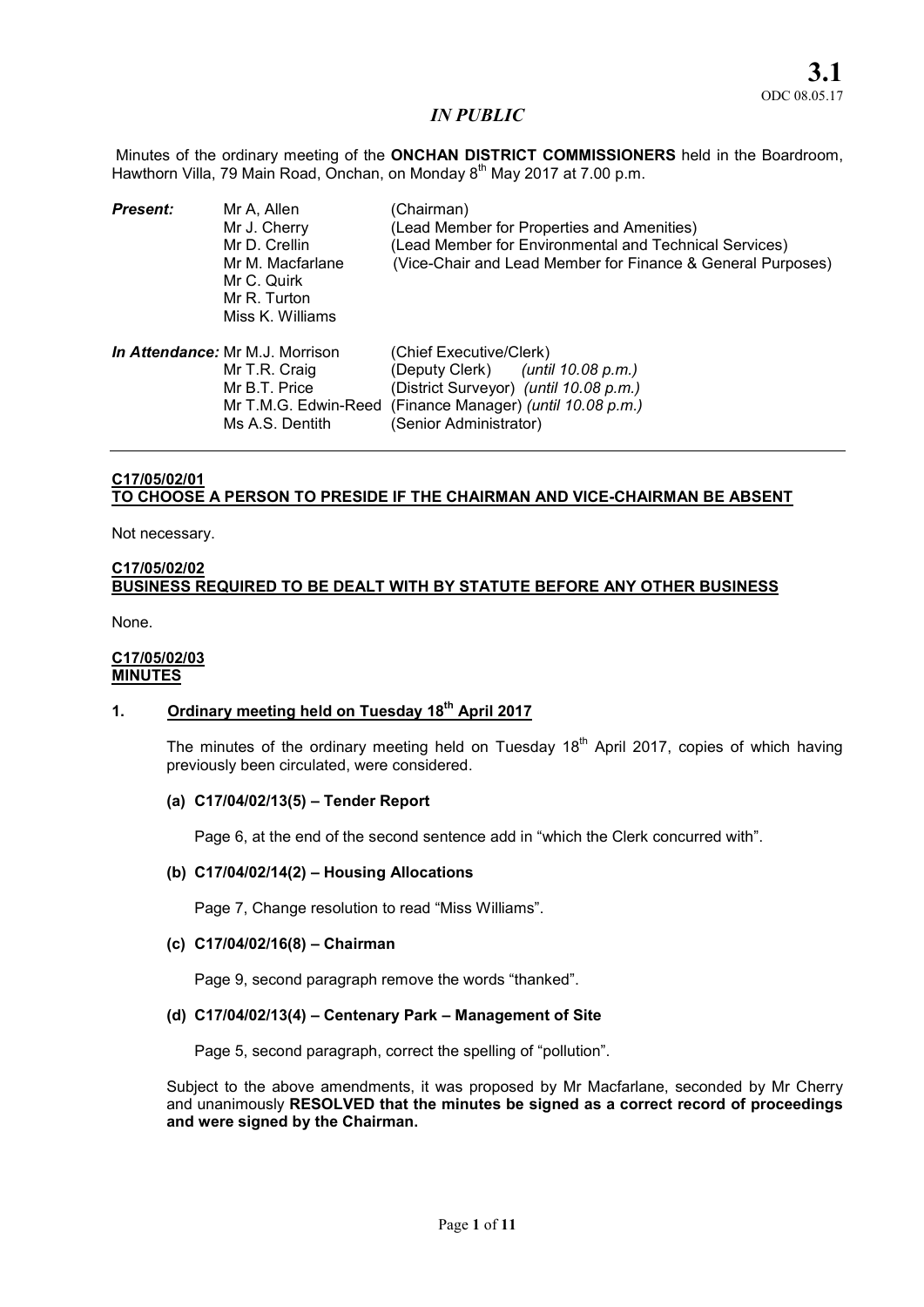## 2. Annual General meeting held on Tuesday 2nd May 2017

The minutes of the ordinary meeting held on Tuesday  $2^{nd}$  May 2017, copies of which having previously been circulated, were considered.

(a) C17/05/01/01 – Appointment of Chairman

Page 1 – Last sentence insert "for the people".

Subject to the above amendment, it was proposed by Mr Macfarlane, seconded by Mr Cherry and unanimously RESOLVED that the minutes be signed as a correct record of proceedings and were signed by the Chairman.

# C17/05/02/04 BUSINESS ARISING NOT REFERRED TO IN THE MINUTES OF ANY SPECIAL COMMITTEES

None.

### C17/05/02/05 BUSINESS EXPRESSLY REQUIRED BY STATUTE TO BE DONE

None.

## C17/05/02/06 BUSINESS ADJOURNED FROM A PREVIOUS MEETING

None.

#### C17/05/02/07 PLANNING DECISIONS/COMMUNICATIONS FROM THE DEPARTMENT OF INFRASTRUCTURE PLANNING COMMITTEE

### 1. Plans to the Board

- (a) The following plans were considered by the Board.
	- (i) PA17/00395 18 Hawthorn Close Replacement conservatory roof with lightweight tiles.

It was proposed by Mr Crellin, seconded by Mr Cherry and unanimously RESOLVED that PA17/00395 - 18 Hawthorn Close be recommended for approval.

(ii) PA 17/00406 and PA 17/00407 – Kates Cottage, Mountain Road – Alterations to registered building.

The District Surveyor advised that the application was for:-

- Conversion of existing garage into living accommodation, re-roofing using reclaimed slate, replacement windows (timber sliding sash).
- A new window is proposed for the west elevation which would not be visible from the highway.
- Vehicular access and parking space is to be adjusted and enlarged to the south and new outbuilding constructed to the north.

In answer to question, the District Surveyor advised that it is indicated that the new outbuilding would be housing a new water plant and storage space.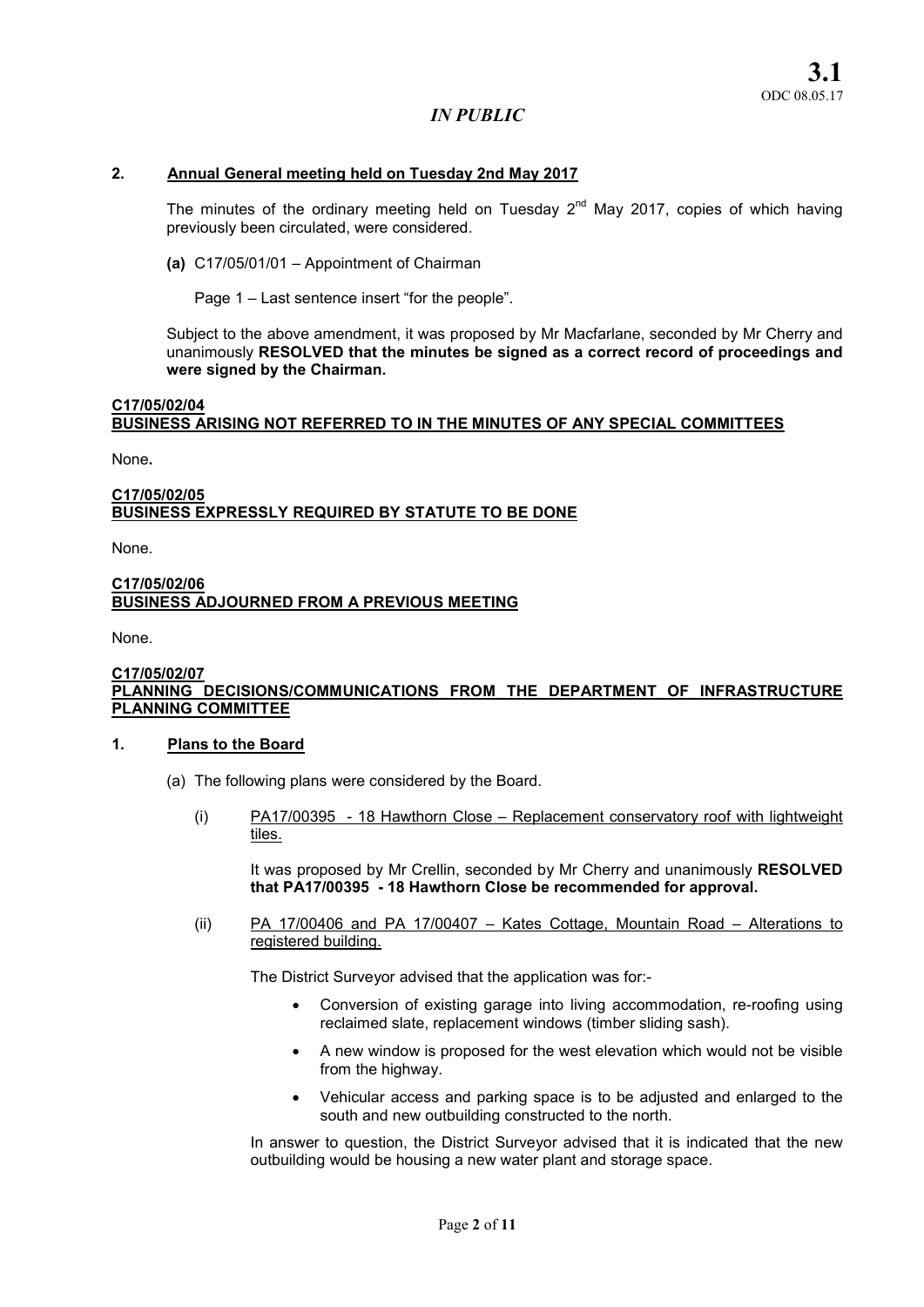It was proposed by Mr Crellin, seconded by Mr Cherry, and unanimously RESOLVED that PA 17/00406 and PA 17/00407 – Kates Cottage, Mountain Road be recommended for approval subject to the storage units being ancillary to the main accommodation.

(iii) PA 17/00411 – 25 Derwent Drive – Proposed vehicular access and hardstanding

It was proposed by Mr Crellin, seconded by Mr Quirk, and unanimously RESOLVED that PA 17/00411 – 25 Derwent Drive be recommended for approval.

(iv) PA 17/00418 – Cronkville, Hillberry Road – Proposed replacement of double garage door

In answer to question, the District Surveyor advised that the original planning application is for garage and workshop for domestic use.

After debate, it was proposed by Mr Quirk, seconded by Mr Cherry, and unanimously RESOLVED that regarding PA 17/00418 – Cronkville, Hillberry Road, in light of the outstanding planning issues with these premises no recommendation be put forward, but that the planning officers attention be directed to the condition in original approval requiring the garage to be for domestic use only.

(v) PA 17/00419 – Scout Hall, School Road – Demolition of existing WC block and erection of new toilet accommodation and entrance hall.

*Mr Turton declared an interest*

It was proposed by Mr Crellin, seconded by Mr Quirk, and RESOLVED that PA 17/00419 – Scout Hall, School Road be recommended for approval.

(vi) PA 17/00427 – 51 Sunningdale Drive – Re-roofing rear annex and raising the eaves

It was proposed by Mr Crellin, seconded by Mr Cherry, and unanimously RESOLVED that PA 17/00427 – 51 Sunningdale Drive be recommended for approval.

(vii) PA 17/00433 – The Old Vicarage, Church Road – Replacement of front windows.

It was proposed by Mr Cherry, seconded by Mr Macfarlane, and unanimously RESOLVED that PA 17/00433 – The Old Vicarage, Church Road be recommended for approval.

(viii) PA 17/00434 – Clyeen, Ballacottier Road – Proposed single storey extensions.

It was proposed by Mr Quirk, seconded by Mr Crellin, and unanimously RESOLVED that PA 17/00434 – Clyeen, Ballacottier Road recommended for approval on the condition that the granny annex is ancillary to the main dwelling.

(ix) PA 17/00450 – 22 Furman Close – Replacement of existing conservatory and installation of three dormers to enlarge first floor accommodation.

It was proposed by Mr Crellin, seconded by Mr Cherry, and unanimously RESOLVED that PA 17/00450 – 22 Furman Close be recommended for approval.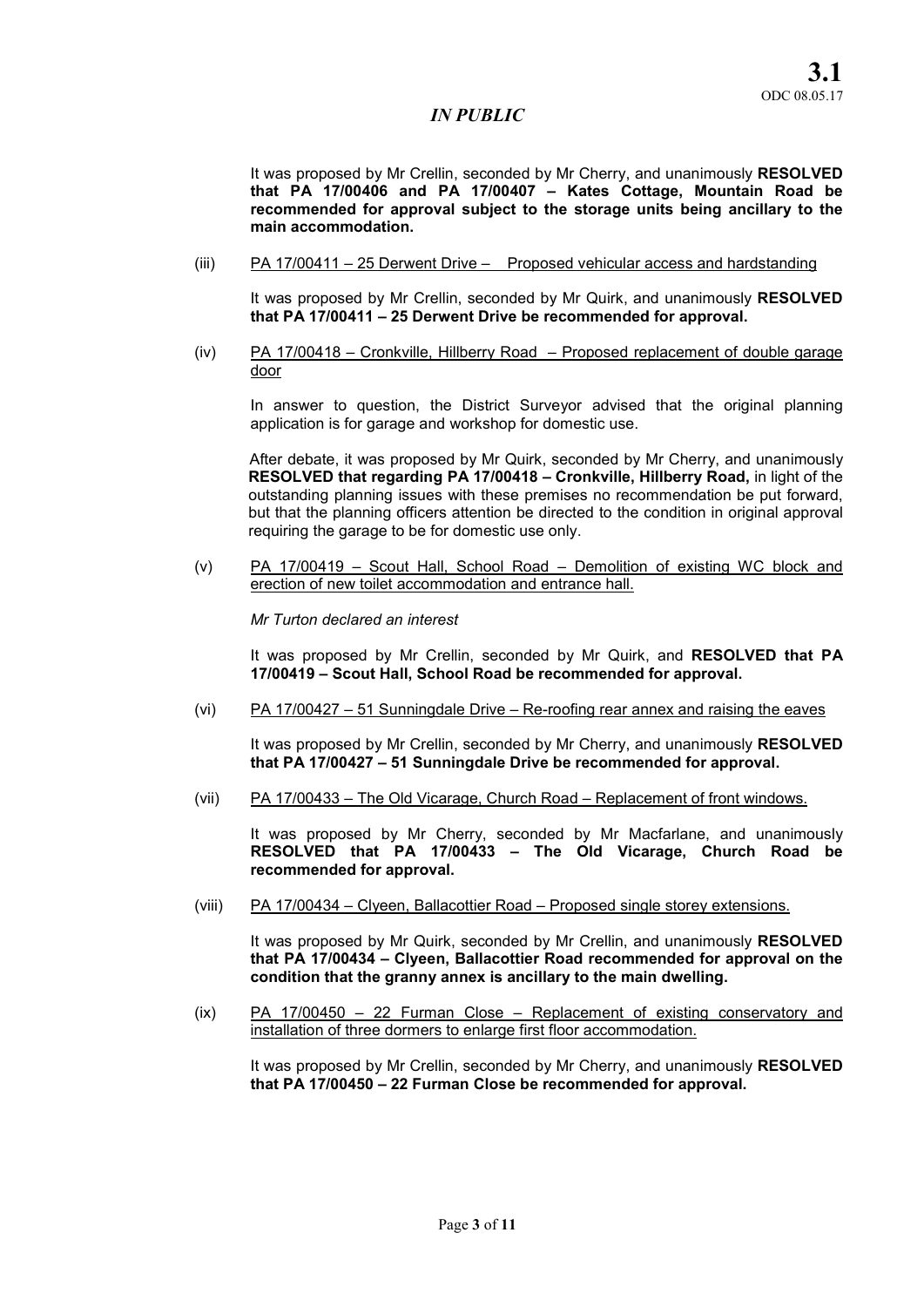(x) PA 17/00464 – 1 Slegaby Cottage, Little Mill Road – Proposed stable block.

It was proposed by Mr Crellin, seconded by Mr Cherry, and unanimously RESOLVED that PA 17/00464 – 1 Slegaby Cottage, Little Mill Road recommended for approval.

(xi) PA 16/00859 – Land Adjacent to Onchan School – erection of fencing and gate.

Members were advised that the original submission had been deferred pending details of the proposed use for the land. This has now been provided indicating that the land is to be used for an outdoor learning and recreational area.

It was proposed by Mr Cherry, seconded by Mr Macfarlane, and unanimously RESOLVED that approval be granted subject to the condition that there is no public access to, or through the site.

### 2. Planning Communications

#### 1. PA 16/01372 – Isle of Man Bank

Members were advised that a planning appeal had been lodged.

# C17/05/02/08 REPORT FROM THE CLERK OR OTHER OFFICER

#### 1. Joint Board Meeting – Braddan Parish Commissioners

Onchan District Commissioners held a joint meeting with Braddan Parish Commissioners on Thursday  $20<sup>th</sup>$  April 2017. At the meeting a series of matters were discussed of mutual interest and both Boards felt it would be useful to have further joint meetings.

## 2. Onchan Byelaw – Consultation

The Chief Executive advised that the six week consultation had been undertaken, and three responses had been received. The matters raised are covered under Byelaw 14 – Feeding of animals and birds.

In answer to comments, the Chief Executive advised that the Byelaws gave the ability to take some action and the ability to react when required. The penalty is included by means of a fine not exceeding £2,500.

It was proposed by Mr Macfarlane, seconded by Mr Quirk, and unanimously RESOLVED that the Onchan Byelaws be referred back to the Department of Infrastructure who will in turn place them before Tynwald for approval.

# 3. Action Points

The action points list having previously been circulated was considered.

A Member expressed concern over whether the action list should be in the public domain as it gives a road map off the Board's intentions.

Clarification was requested as follows:-

 $\circ$  Play Equipment 'The Rec'. The Chief Executive advised that he had approached the tenant of the Nursery for their input regarding climbing equipment. This would be reported to the Board once details had been received.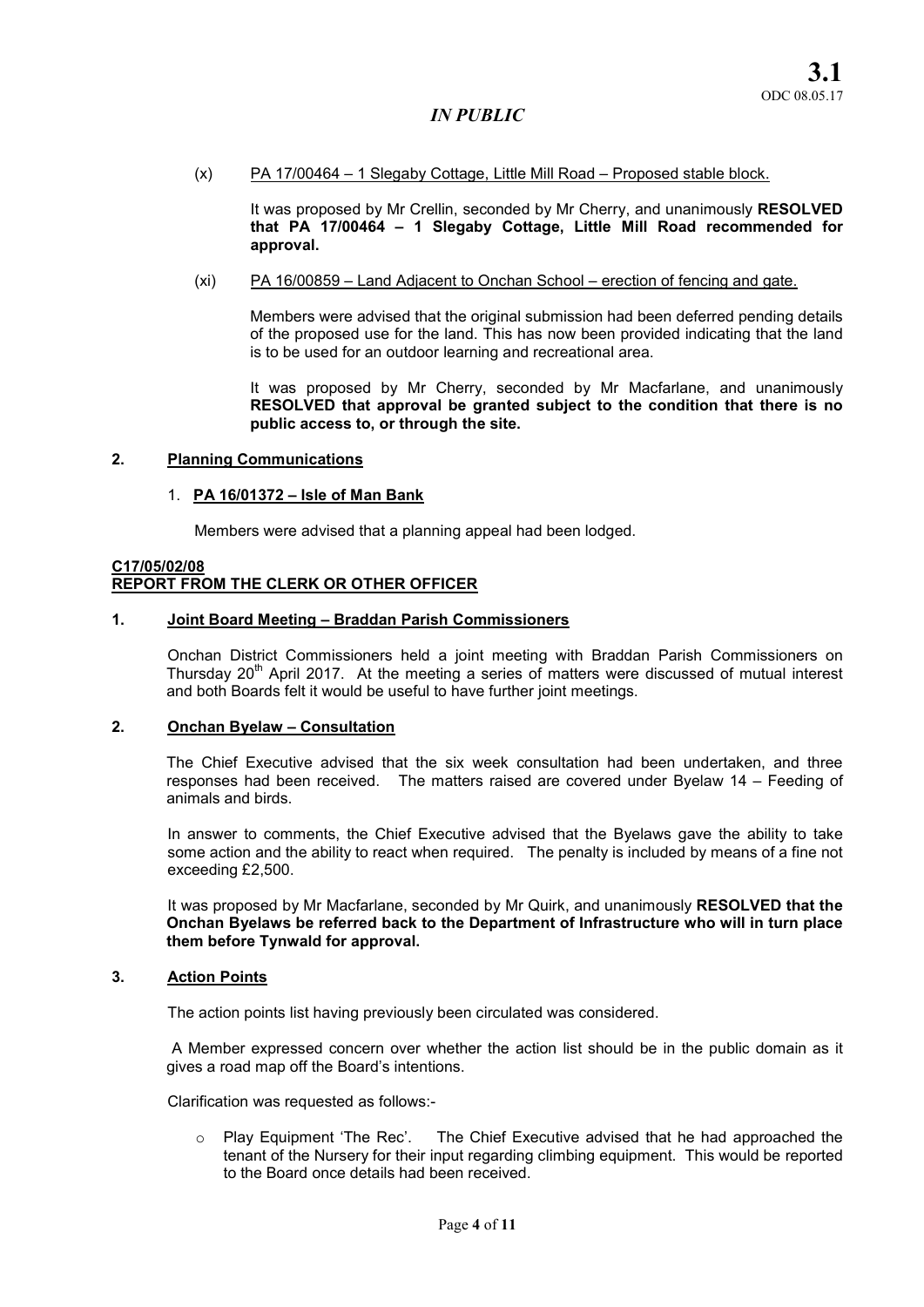$\circ$  Tennis Courts. The District Surveyor advised that the planning application was for Approval in Principle, but the Planning Committee recommended that the terminology be changed to Change of Use. In answer to comment, the District Surveyor advised that consultation for the Area Plan for the East had called for sites and he had put forward the Tennis Courts as a potential residential development site.

In answer to comment, the Chief Executive advised that having an action list in the public domain shows the Board as being transparent.

The Chairman stated that he was comfortable with the action list as a working document and it gave Members a snap shot of history and where the Authority were at the moment.

After a brief discussion, Members agreed that the action list remain in the public domain apart from matters relating to human resources and financial issues.

### 4. Governance at Meetings

The Chief Executive advised that this matter had been requested for consideration by the previous Chairman. The Corporate Governance Principles and Code of Conduct for Local Authorities is provided when Members are elected.

Members were advised that the Corporate Governance Principles and Code of Conduct for Local Authorities had been adopted by the Board at the meeting of  $5<sup>th</sup>$  October 2015.

A Member felt that this was comprehensive guide for all Members; from the Chairman, individual Members and officers of the Authority.

It was agreed that the topic would be explored further as an ongoing staffing matter. <sup>[amended by ODC</sup><br>22/05/17]

# C17/05/02/09 LETTERS, PETITIONS, MEMORIALS AND OTHER COMMUNICATIONS

None.

#### C17/05/02/10 **QUESTIONS**

None.

### C17/05/02/11 MOTIONS

None.

#### C17/05/02/12 ENVIRONMENTAL AND TECHNICAL SERVICES MATTERS

# 1. Area Plan for the East

The District Surveyor gave a presentation to the Members explaining the matters to be considered for the preliminary consultation on the area plan for the east.

The District Surveyor gave a presentation for matters relating to Onchan only, a résumé is as follows:-

Housing Land – Growth of 2,290 dwellings .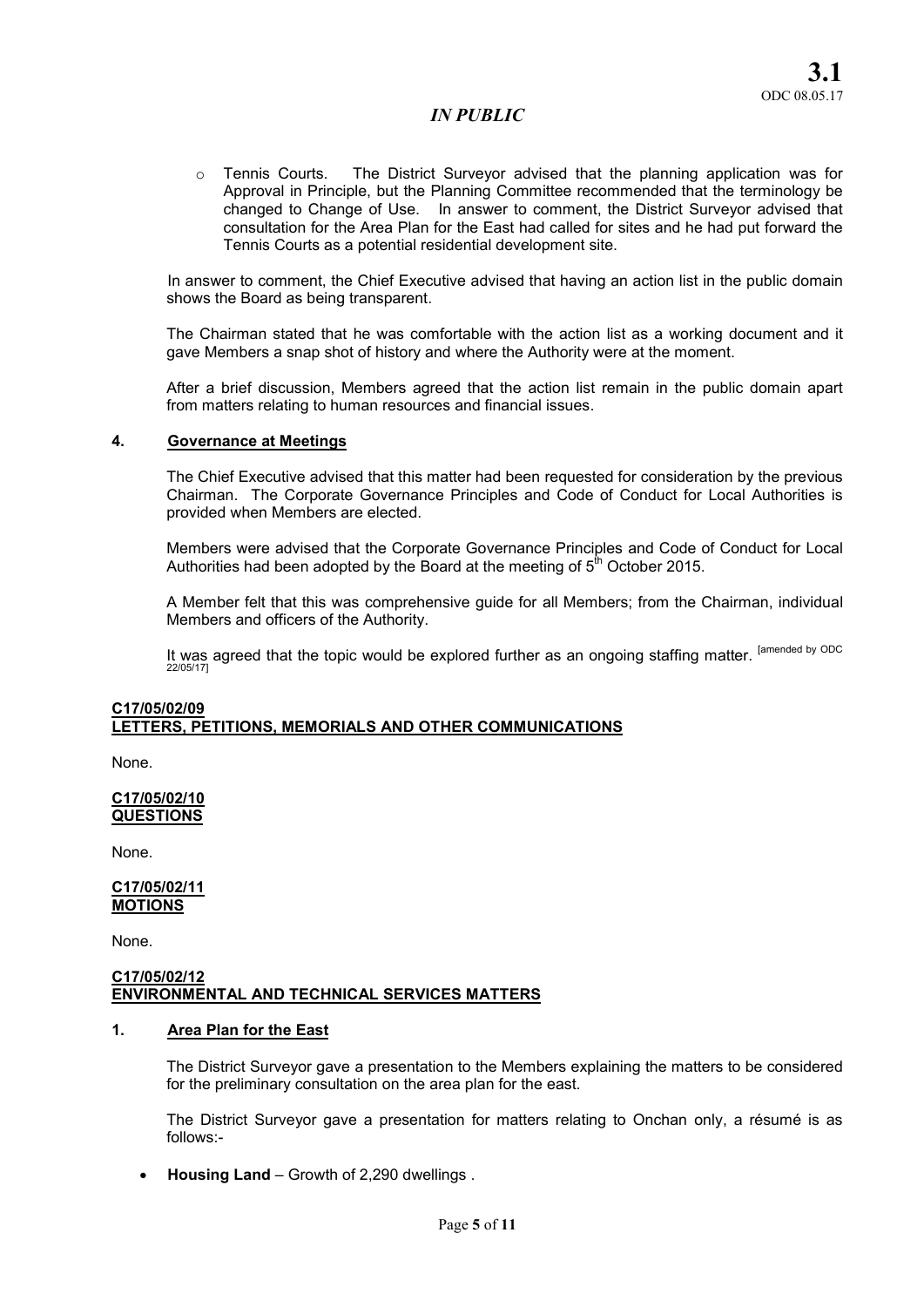- $\circ$  Where there is development you have to have the infrastructure to support it.
- $\circ$  Spatial Policies are set out in the Strategic Plan to support the Spatial Strategy and identify the Island's settlement hierarchy.
	- o Spatial policies are based on the current levels of development in the east.
	- o The current mapping needs to be accurate and are the existing land uses correct and what they should be.
	- $\circ$  Settlement boundaries purely a built area.
	- $\circ$  On the current local plans there is nothing indicated between settlements for green space.
	- o The area plan lumps us all localities together.
	- $\circ$  Spatial vision creating places where people want to live and work.
	- o Insufficient sites for the existing settlement boundaries, brown field sites within the existing sites but do not meet the demand of what is proposed.
- Grey infrastructure transport and utilities
	- o Improvements will be required.
	- $\circ$  Utilities infrastructure e.g. sewerage expansion for Mearey Veg and will need to be done within the timescale.
- Social infrastructure
	- For the growth of dwellings you will need at least 1,000 school places or more, there will be a need to look at schools and development of health care,

## Green infrastructure

- This is not just open space, this means areas where children can play, e.g. playgrounds.
- In the east we have the National Sports Centre.
- However, this also means access to footpaths and country walks.
- You would have to be careful where you put development so as not to make that access more difficult.

# Potential development sites

- All sites have been put forward for consideration for development.
- Assessment Framework:-
	- $\circ$  Preliminary screening any site not immediately adjacent to settlement boundary. Critical constraints – can it be developed, can it be harmful, is it feasible.
	- Detailed consideration series of questions which have graded answers to them. Deliverability - evaluation as to whether or not a site is developable.

# Employment land

- Second Avenue Marked for potential development. This has been highlighted twice, once for residential use and once for employment land.
- Other sites zoned is from the Home of Rest for Old Horses through to Cooil Road.

The potential sites within the boundary of Onchan were identified as;

 $\circ$  Ballachrink Farm, In the 2000 area plan this was marked for development, and the Minister at the time refused.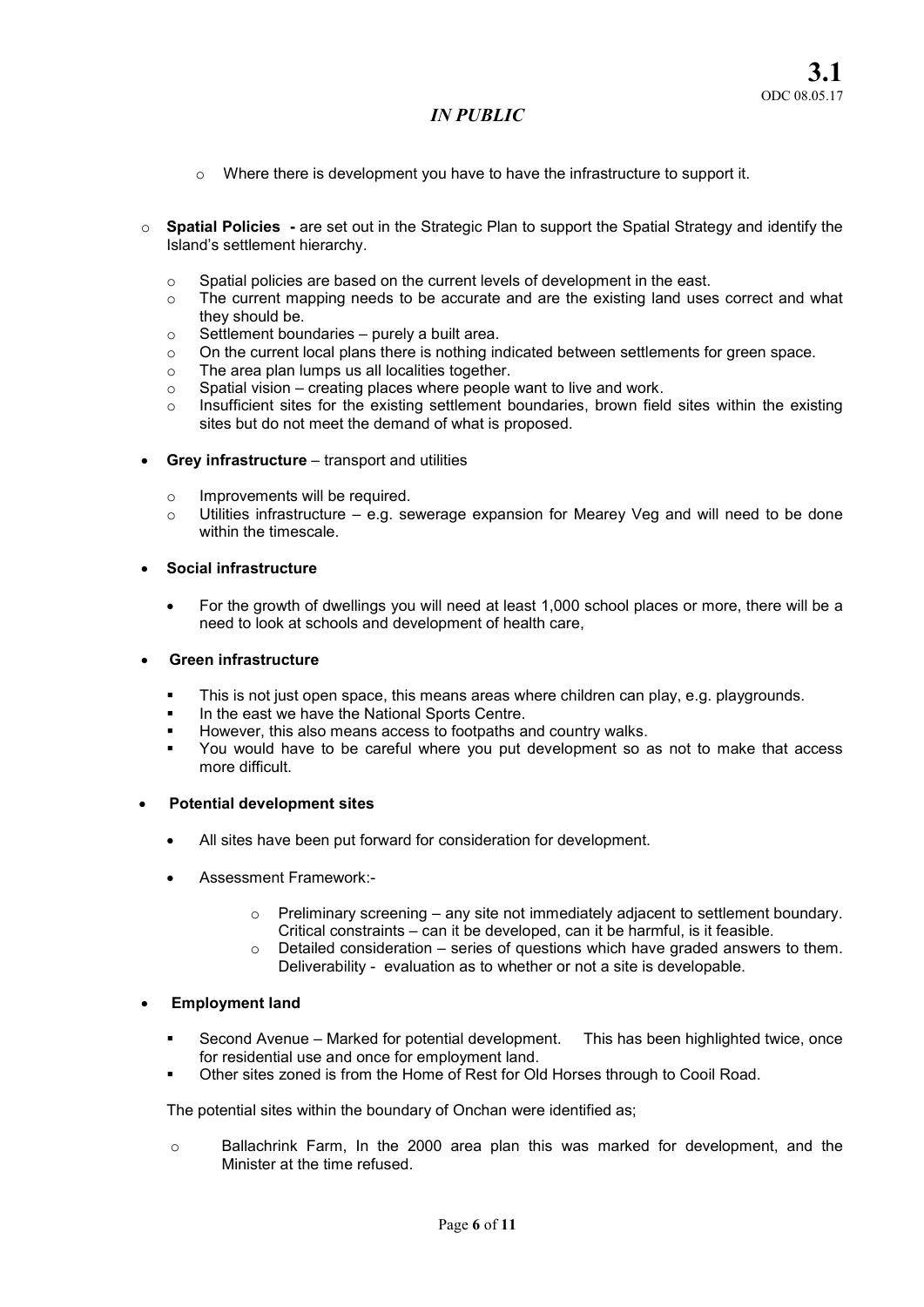- $\circ$  Ashley Hill Lane existing residential development on that site. Should that not be developed further?
- o Triumph Actuation Site residential or light industrial
- o Molly's kitchen site currently zoned
- o Tennis courts for elderly persons housing
- o Car park for the Catholic Church off Ridgeway Road
- o Hague Farm currently zoned for development.
- o Bottom two fields of Blackberry lane currently zoned.
- o Back of Manx Blind Welfare originally zoned for 6-8 bungalows
- $\circ$  Scollag Road section between Johnny Watterson's Lane and the Onchan Boundary mixed use.

Following discussion the District Sureyor advised that individual sites were not for consideration at this time unless Members felt that there was a flaw in the assessment of that site.

There were further discussions regarding housing densities, regeneration, infrastucture requirements, affordable housing, and green gaps.

Members agreed that they were not in favour of high density developments, removal of the green belt between Onchan and Douglas, and the development of green sports sites.

The Chairman clarified that the Board were considering their response and the submission would be made public at the next meeting of the Board.

Members requested that the response is issued 24 hours prior to release with the agenda papers.

## 2. Surface Water Flooding – Laurel Avenue, Ashley Park and Hackett Close

Correspondence received dated 24<sup>th</sup> April 2017 from the Acting Director of Highway Services.

The Chairman commented that the correspondence is different to the original agreement. The Department of Infrastructure now advise that they have insufficient funds to enable the works to be undertaken.

It was agreed that:-

- A reply be issued to the Acting Director of Highway Services, copied to the Minister for the Department of Infrastructure and Onchan MHKs.
- Onchan MHK's are requested to consider this matter as a national priority rather than a local priority.
- A letter be issued to residents advising them of lack of support to this project by the Department of Infrastructure and this is copied to MHKs representing the area.

# 3. C17/03/01/13(3) – Groudle Glen House

The Chief Executive informed Members that the pollution in Groudle Glen was still ongoing but works seem to be underway to resolve the matter.

## C17/05/02/13 PROPERTIES AND AMENITIES MATTERS

# 1. Dance Studio – Proposed Works

Report of the Chief Executive dated  $3<sup>rd</sup>$  May 2017, having previously been circulated was considered.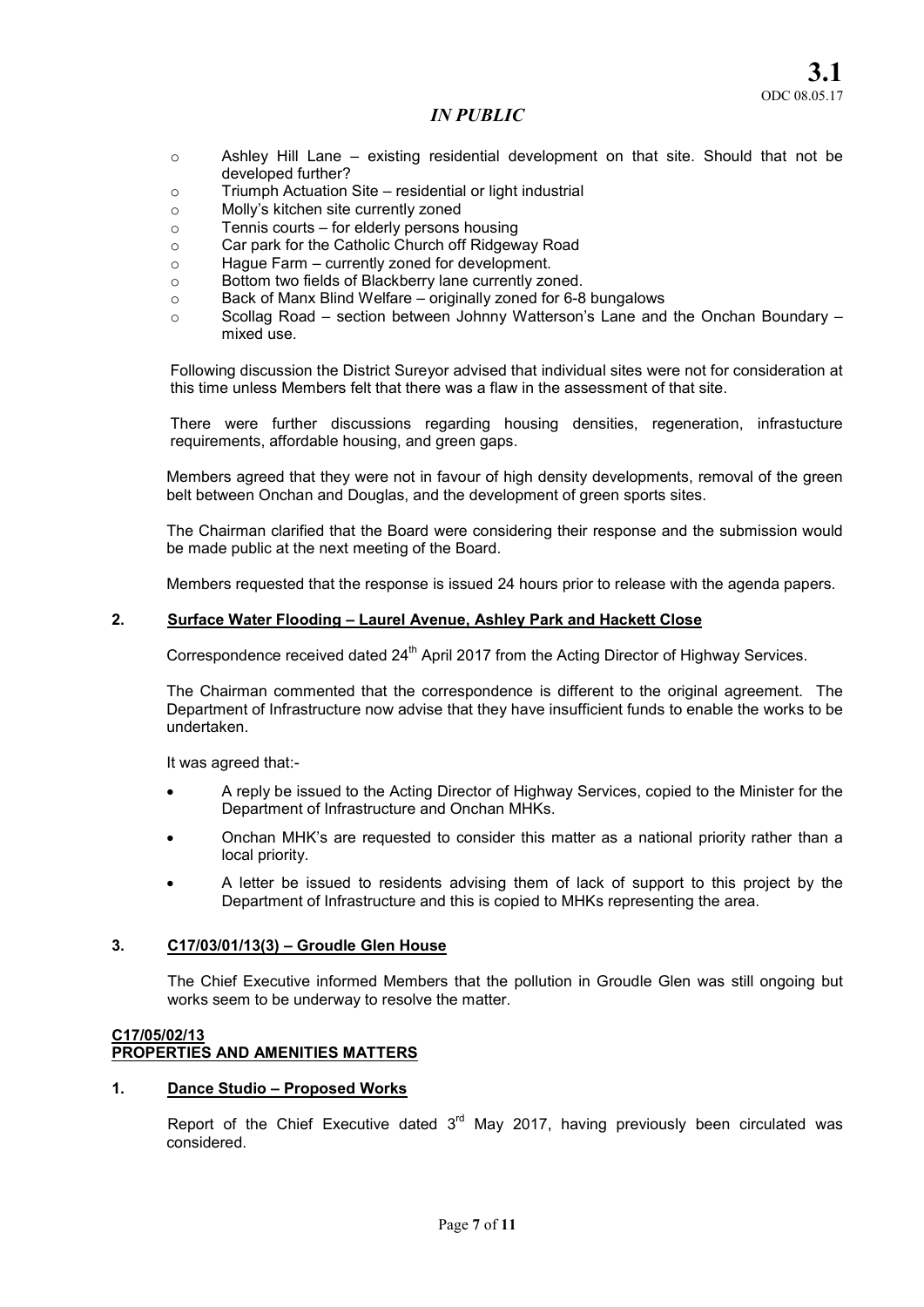Chief Executive advised that some works to create an accessible entrance, if the Board are content in principle to draw up some plans and detailed costings.

After a brief discussion, it was agreed that the matter be held over for future consideration.

## 2. C17/04/02/13(4) – Centenary Park – Management of Site

The Chief Executive advised this item was carried over to this meeting as the Board were unable to resolve the matter previously.

The Chairman asked that Commissioner Quirk to seek further information from the Environmental Health Section of Department of Environment, Food and Agriculture .

## 3. C17/04/02/04(1) – Warden Call System – Springfield Court

The District Surveyor advised that the final installation work had been carried out and that commissioning was underway. The system is expected to be operational later in the week.

A Member expressed dissatisfaction in the delay, advising that the original approval was given early in January.

The District Surveyor stated that the transition went smoothly at Heywood Court, but for Springfield Court there had been issues with delivery of materials and gaining access to properties.

The Deputy Clerk assured Members that two instances had occurred:-

- A fall the tenant were able to summon assistance by other means.
- An inappropriate discharge of a tenant from Nobles Hospital, who is prone to falling, and medication was not checked properly in his view the tenant was sent home too early. Arrangements were made for direct link phone link for the tenant.

## 4. Permissive Signage around District

Report of the Chief Executive dated 3<sup>rd</sup> May having previously been circulated was considered.

Members agreed with the suggestion to change signs around the district to permissive signs where appropriate.

## C17/05/02/14 CHAIRMAN'S ANNOUNCEMENTS

### 1. The Onchan Hub – Official Opening

The Chairman expressed his gratitude to His Excellency Sir Richard Gozney and his wife Lady Diana Gozney for their time, patience and understanding throughout the day on Friday  $5<sup>th</sup>$  May 2017.

On behalf of the Members of the Board, the Chairman expressed thanks to those who attended and to the Chief Executive, his staff, and all the contractors who worked towards the refurbishment of the Onchan Hub, for their time, energy and commitment.

# C17/05/02/15 OTHER URGENT BUSINESS

In line with Standing Orders, the Chief Executive that no business had been communicated to him or the chairman before 5.00 p.m. that day for consideration under this section.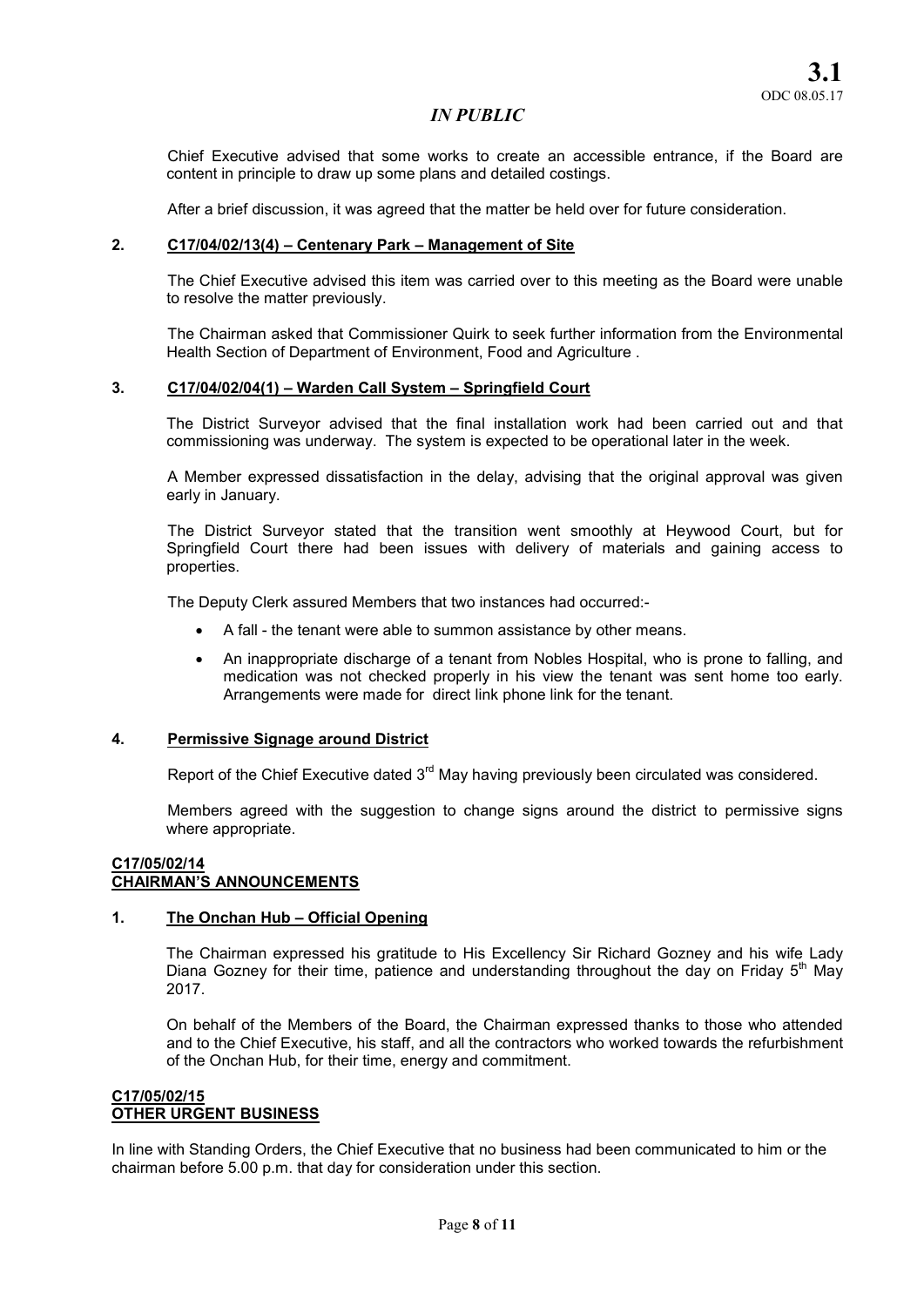- The Vice-Chairman requested an index of the policies of the Authority.
- Commissioners Surgery  $9<sup>th</sup>$  May 2.30 p.m. Commissioners Crellin and Quirk to attend. 6.30 p.m. Commissioners Crellin and Cherry to attend.

#### C17/05/02/16 FINANCE AND GENERAL PURPOSES MATTERS

## 1. Management Accounts

The following matter was considered in committee and transferred to the public domain.

The management accounts for the twelve month period to  $31<sup>st</sup>$  March 2017, having previously been circulated was considered.

The Finance Manager advised that the management accounts show a small surplus for the year on the rate borne expenditure.

The Finance Manager answered questions with regard to additional expenditure regarding the park boats and bin weigh system. In answer to comment, the Finance Manager assured Members that the wages and salaries figures report comprise of gross wages and salaries, and the employer's cost of national insurance and pension contributions.

## 2. C17/04/02/16(7) – Accountancy Services – Result of Tender

The following matter was considered in committee and transferred to the public domain.

The report of the Chief Executive, having previously been circulated was considered.

Members expressed disappointment that the recruitment process had not commenced for a replacement part-time accountant.

The Chief Executive advised that due to the potential length of the recruitment process there was an urgent need to find an interim solution to minimise the risk to the Authority.

It was proposed by Mr Macfarlane, that SMP Accounting & Tax Limited be appointed on an interim basis without agreement to the length of any contract.

### C17/05/02/17 SUSPENSION OF STANDING ORDERS

It was proposed by Mr Macfarlane, seconded by Mr Cherry, that Standing Orders be suspended to allow the meeting to continue to 10.30 p.m.

*For: Messrs Allen, Macfarlane, Crellin, Quirk and Cherry Against: Miss Williams and Mr Turton* 

# C17/05/02/18 FINANCE AND GENERAL PURPOSES MATTERS continued

### 1. C17/04/02/16(7) – Accountancy Services – Result of Tender

It was proposed by Mr Macfarlane, seconded by Mr Cherry, and unanimously RESOLVED that SMP Accounting & Tax Limited be appointed on an interim basis to assist with the Authority's accountancy services.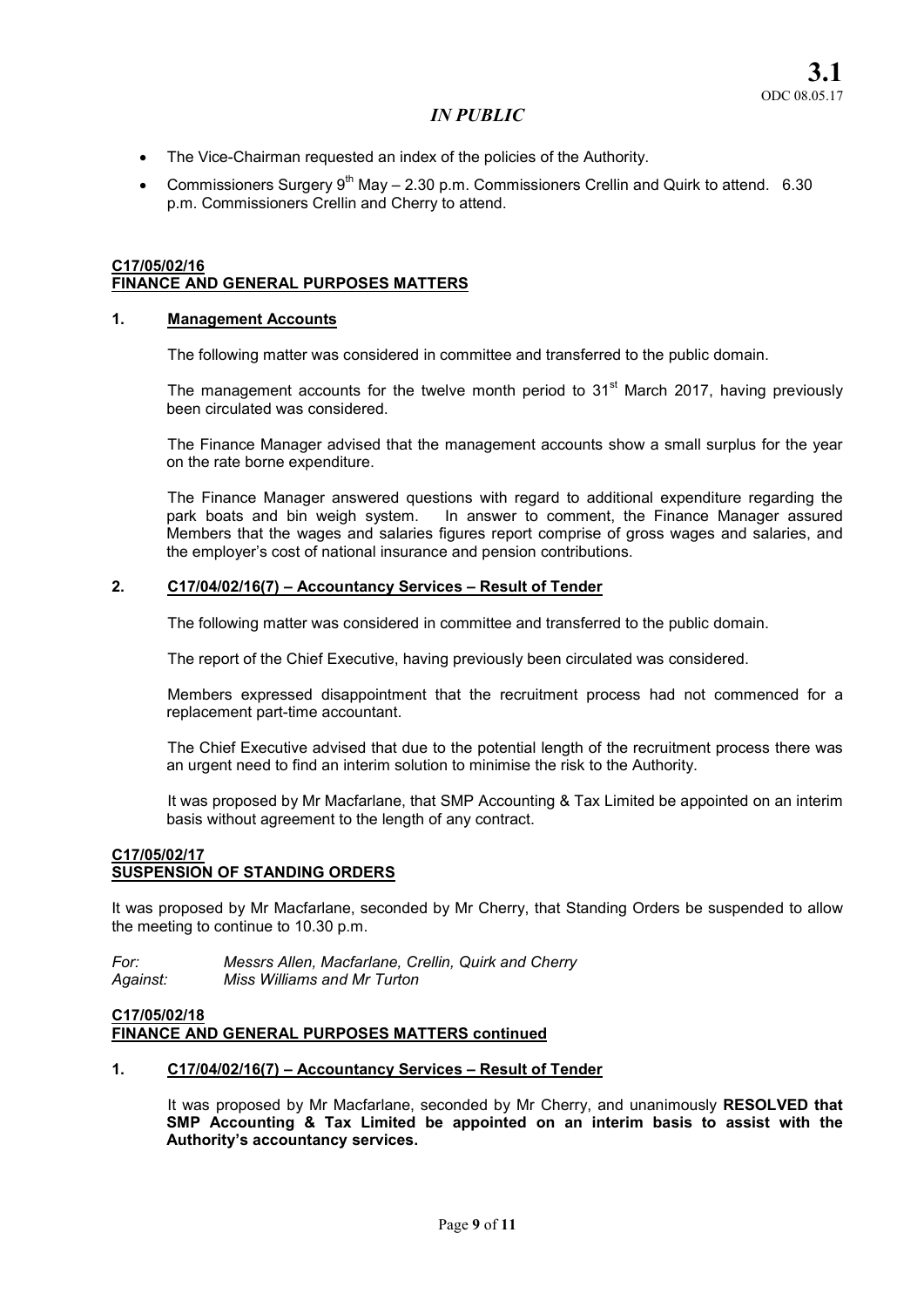# 2. Appointment of Responsible Finance Officer

The following matter was considered in committee and transferred to the public domain.

Mr Turton proposed, seconded by Mr Macfarlane, and unanimously RESOLVED that Mr Michael Morrison, Chief Executive of Onchan District Commissions be nominated as Responsible Finance Officer and the position to be reviewed in 6 months.

## 3. Housing Reserves – Control Measures

The following matter was considered in committee and transferred to the public domain.

 The Vice-Chairman advised Members there had been a significant fall in housing reserves in the previous financial year and propose some additional control measures to keep the Board aware of the rate of expenditure throughout the year.

Members were asked to give consideration to the following:- [amended by ODC 22/05/17]

- 1. That approval must be given by the Board for expenditure on social housing maintenance beyond the budget in the current financial year.
- 2. On application by Officers the Board would be minded to approve an additional sum not to exceed £100,000 for transfer from reserves to the social housing maintenance budget during the current financial year.
- 3. Lead Member for Properties and Amenities must be notified, in advance, where a single property is assessed as requiring expenditure in excess of £10,000 but less than £14,000 from the social housing maintenance budget before it is re-let
- 4. That the Board must be notified, in advance, where a single property is assessed as requiring expenditure in excess of £14,000 from the social housing maintenance budget before it is relet.

A Member expressed concern that these controls had to be put in place, however as the Department of Infrastructure placed limits on maintenance expenditure which were unrealistic the only alternative was to fund essential maintenance from reserves.

The Board reiterated their support for maintenance staff and contractors who carry out this work. They considered that whilst the rate of expenditure currently exceeded the budget they were receiving value for money in the delivery of this service.

The Vice-Chairman stated that additional controls are not a criticism of current procedures nor should they unnecessarily delay maintenance works, but the controls should keep the Board better informed of the rate of expenditure.

 A Member requested a monthly report on the number of vacant properties undergoing maintenance and expected completion dates.

The Chief Executive commented that this was about a change in culture for the staff and contractors, as tenants were now paying a realistic rent and expect a professional service.

Matter to be placed on the agenda for the next meeting of the Board.